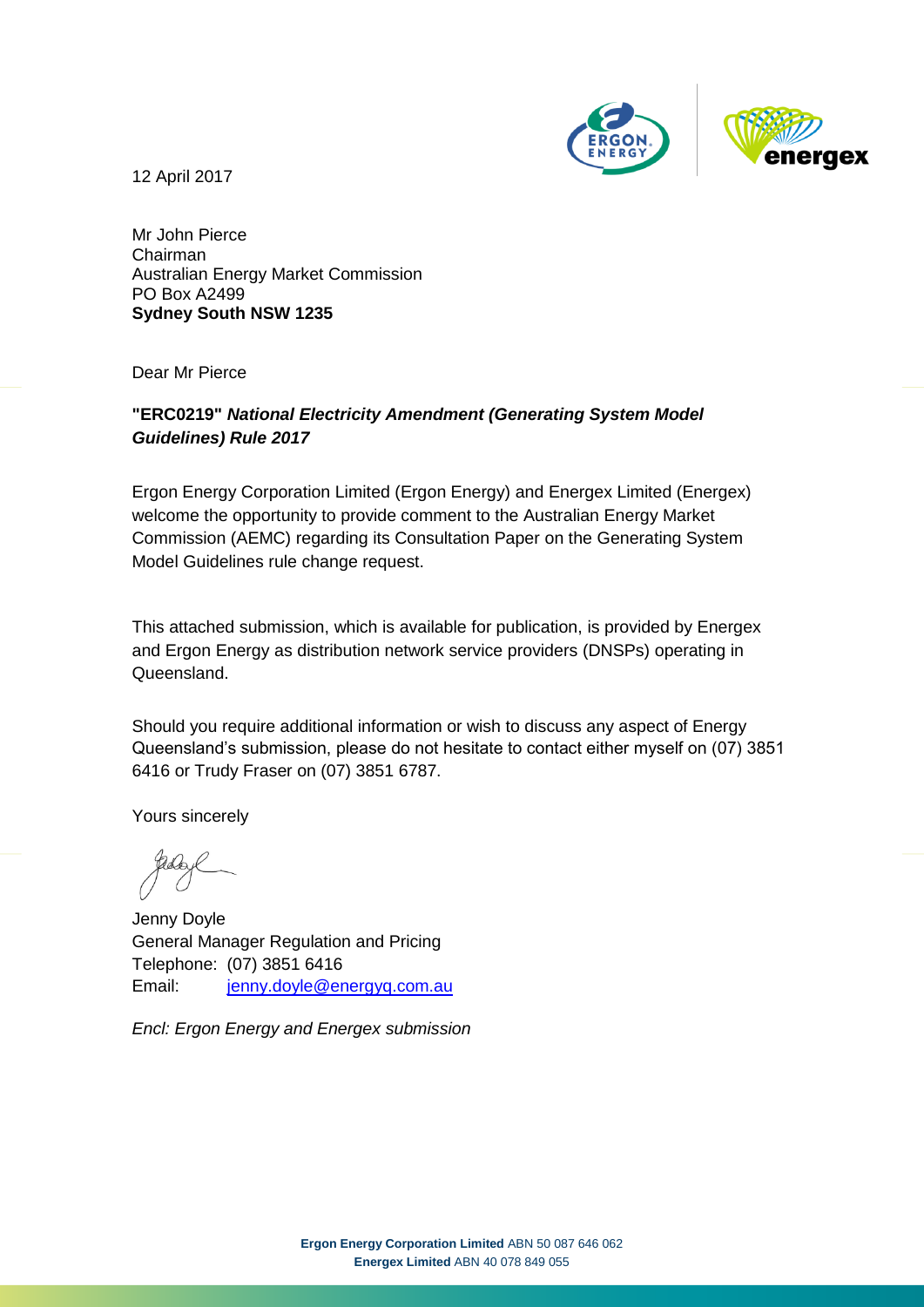

# **Ergon Energy and Energex**

### **Joint submission to Australian Energy Market Commission**

## **National Electricity Amendment (Generating System Model Guidelines) Rule 2017 – Consultation Paper**

**Ergon Energy Corporation Limited Energex Limited** 12 April 2017

**Ergon Energy Corporation Limited** ABN 50 087 646 062 **Energex Limited** ABN 40 078 849 055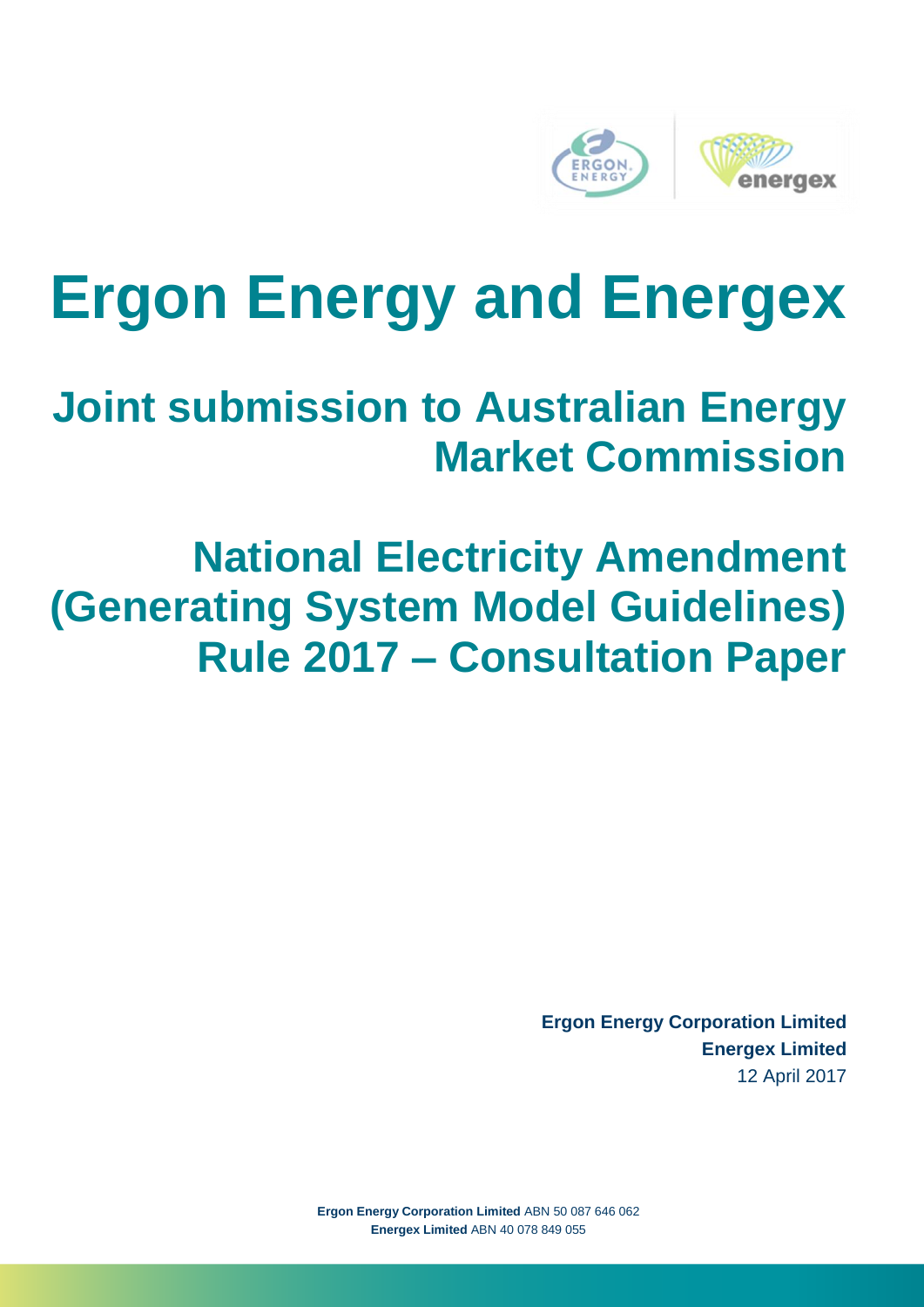#### **Contact details**

Jenny Doyle Phone: +61 (7) 3851 6146 Email: jenny.doyle@energyq.com.au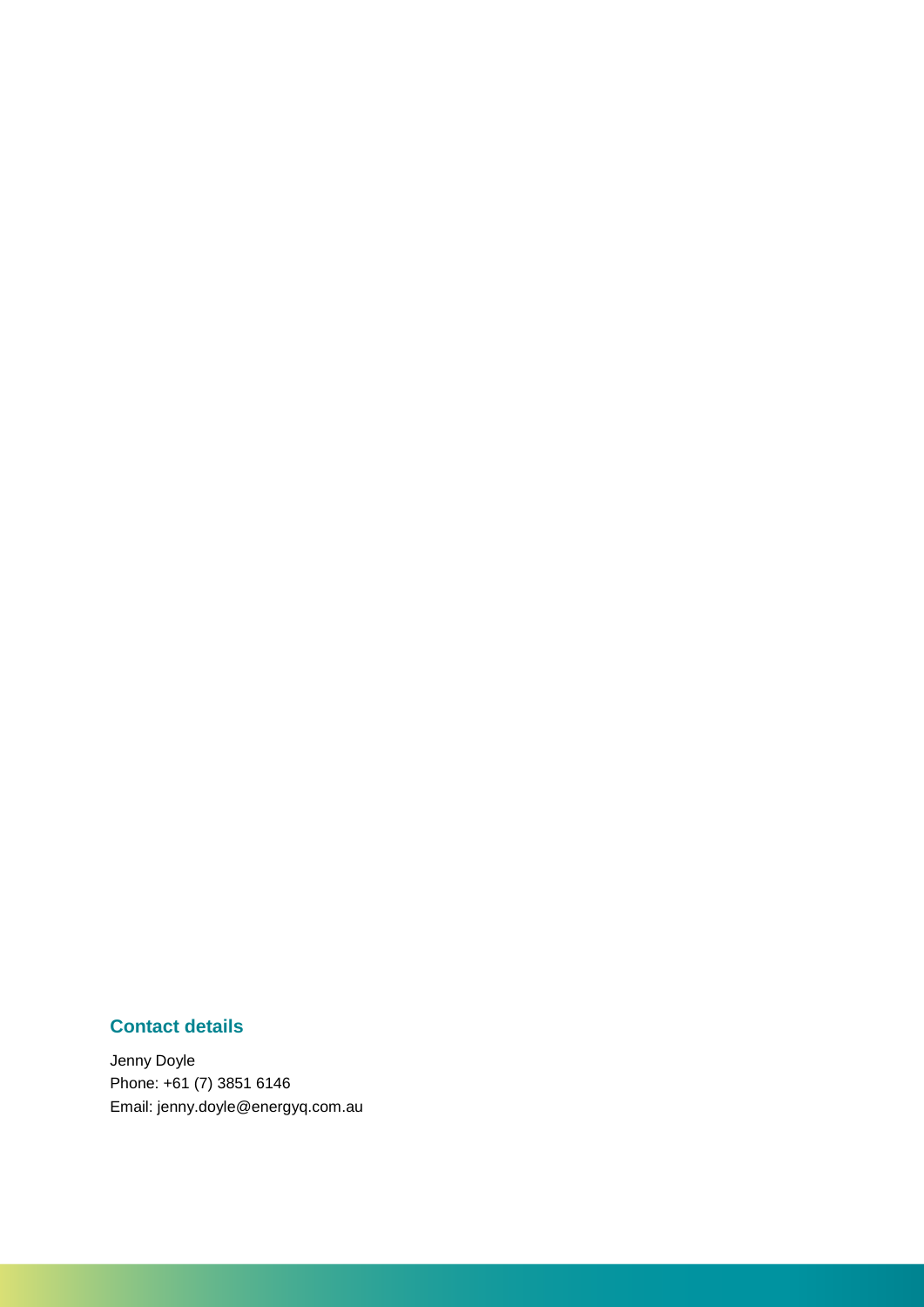### **1 Introduction**

Ergon Energy Corporation Limited (Ergon Energy) and Energex Limited (Energex) welcome the opportunity to provide comment to the Australian Energy Market Commission on its *National Electricity Amendment (Generating System Model Guidelines) Rule* 2017 Consultation Paper (the Consultation Paper).

This submission, which is available for publication, is provided by Ergon Energy and Energex as distribution network service providers (DNSPs) operating in Queensland.

Ergon Energy and Energex are committed to providing:

- safe, reliable and affordable electricity supply;
- a great customer service experience:
- customers greater control over their energy consumption;
- efficient and sustainable energy solutions; and
- access to the next wave of energy linked innovative technologies and renewables.

Ergon Energy and Energex both support a framework that allows greater levels of renewable non-synchronous generation on the network while ensuring lowest possible costs on networks and therefore customers. Our role is to manage the networks within the regulatory framework to ensure that supply is maintained for the benefit of all customers on our network. In order to do so, system security, stability and network performance are critical. This can be achieved when network service providers (NSPs) and proponents are provided with a broader level of data and detailed EMT-type models from existing connections and applicants who have, or wish to install power electronic interfaced generator technologies.

Our key messages in relation to specific issues discussed in the Consultation Paper, and our detailed responses to the questions raised therein are included in sections 2 and 3 of this submission.

As members of the Energy Networks Australia (ENA), the peak national body for Australia's energy networks, Ergon Energy and Energex have also contributed to and are supportive of the issues raised in the ENA's submission.

Ergon Energy and Energex are available to discuss this submission or provide further detail regarding the issues raised, should the AEMC require.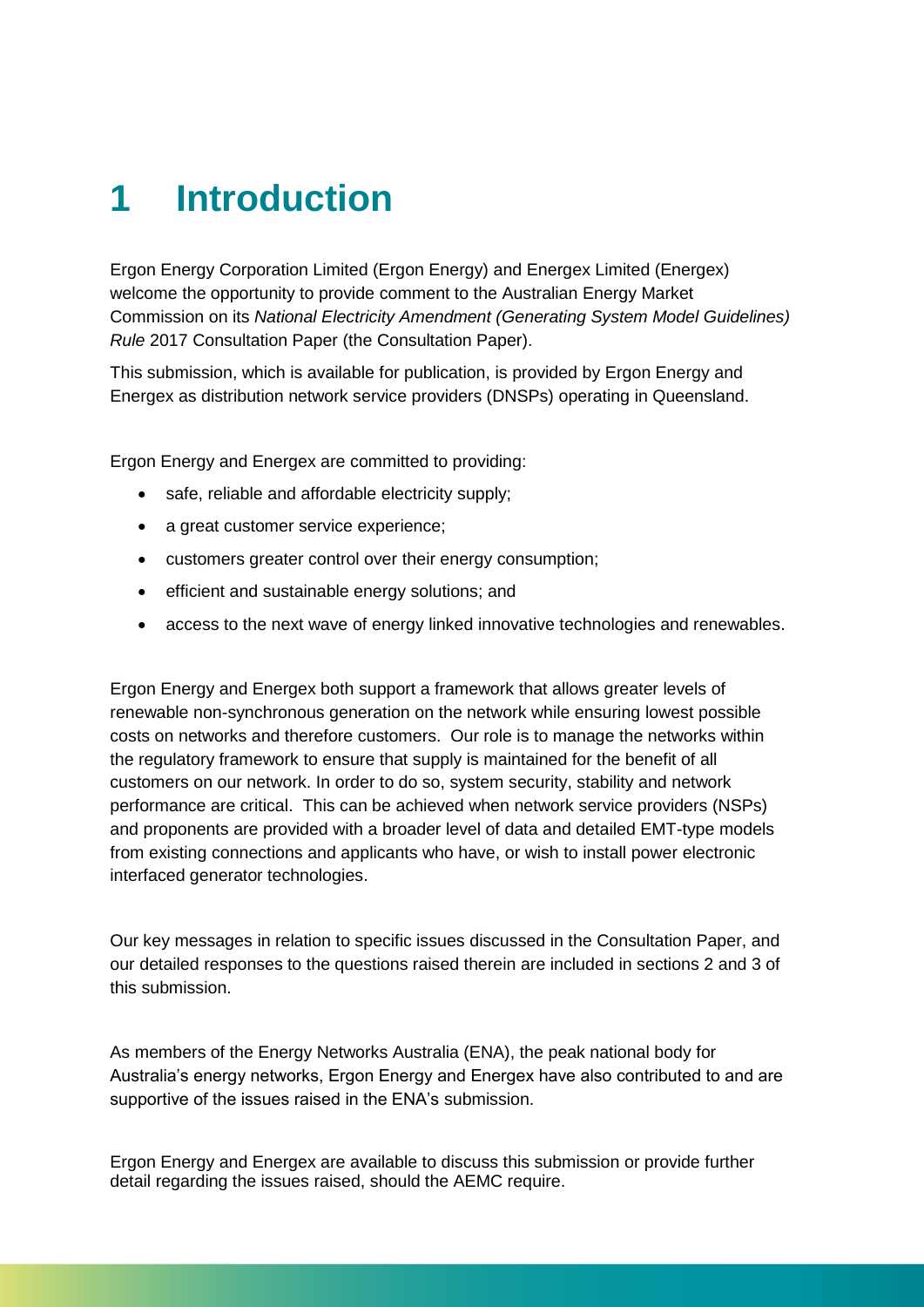### **2 Key messages**

Ergon Energy and Energex strongly support this rule change request. The relevant issues identified in the rule change request are not unique to transmission network service providers (TNSPs); DNSPs are facing similar issues. For example, Ergon Energy has received a significant number of enquiries (approximately 114) for renewable nonsynchronous power electronic interfaced generators (totalling approximately 6.14 GW) to its network. We believe that as the network transitions towards a greater penetration of renewable energies comprising non-synchronous power electronic interfaced generators (e.g. solar and wind farms), more and more DNSPs will be similarly impacted. The new technologies incorporated in non-synchronous solar and wind generation connections are based on power electronic interfaced plant which requires detailed modelling in the electromagnetic transient (EMT) time domain. To be successfully integrated in low system strength areas, EMT-type models and a broader scope of modelling data will be required for non-synchronous generator connections including NSPs and major customer impacted plant, for example, static var compensators (SVCs), static frequency converters (SFCs), Statcoms, interconnector protection systems, power transformers and large industrial variable speed drives.

Ergon Energy and Energex strongly support and recommend that the AEMC expand the rule change request to apply to generators 5MW and greater or 5 % of the system fault level whichever is the lower. In regional areas, Ergon Energy has over 100 zone substations with a fault level lower than 50 MVA.

The low fault levels of Ergon Energy's network and the single or aggregated impact of generator systems on the grid will mean that system strength should be analysed using EMT-type modelling data provided by generators.

In its rule change request, the Australian Energy Market Operator (AEMO) sought a broader scope of data and EMT-type models be provided to them. Ergon Energy and Energex would support that disclosure of data and EMT-type models also being provided to NSPs and other proponents while respecting intellectual property (IP) and commercialin-confidence matters.

It is critical that a broader scope of modelling data and EMT-type models is accessible, validated, provided and shared to ensure accurate modelling by proponents for the purposes of power system security, quality and reliability of supply and efficient network planning. This data will enable multiple generators to connect, add more value to network planning and ensure optimal network utilisation and investment.

Ergon Energy and Energex support the current rule change request going further by:

• requiring the disclosure of EMT-type models to TNSP's and DNSP's;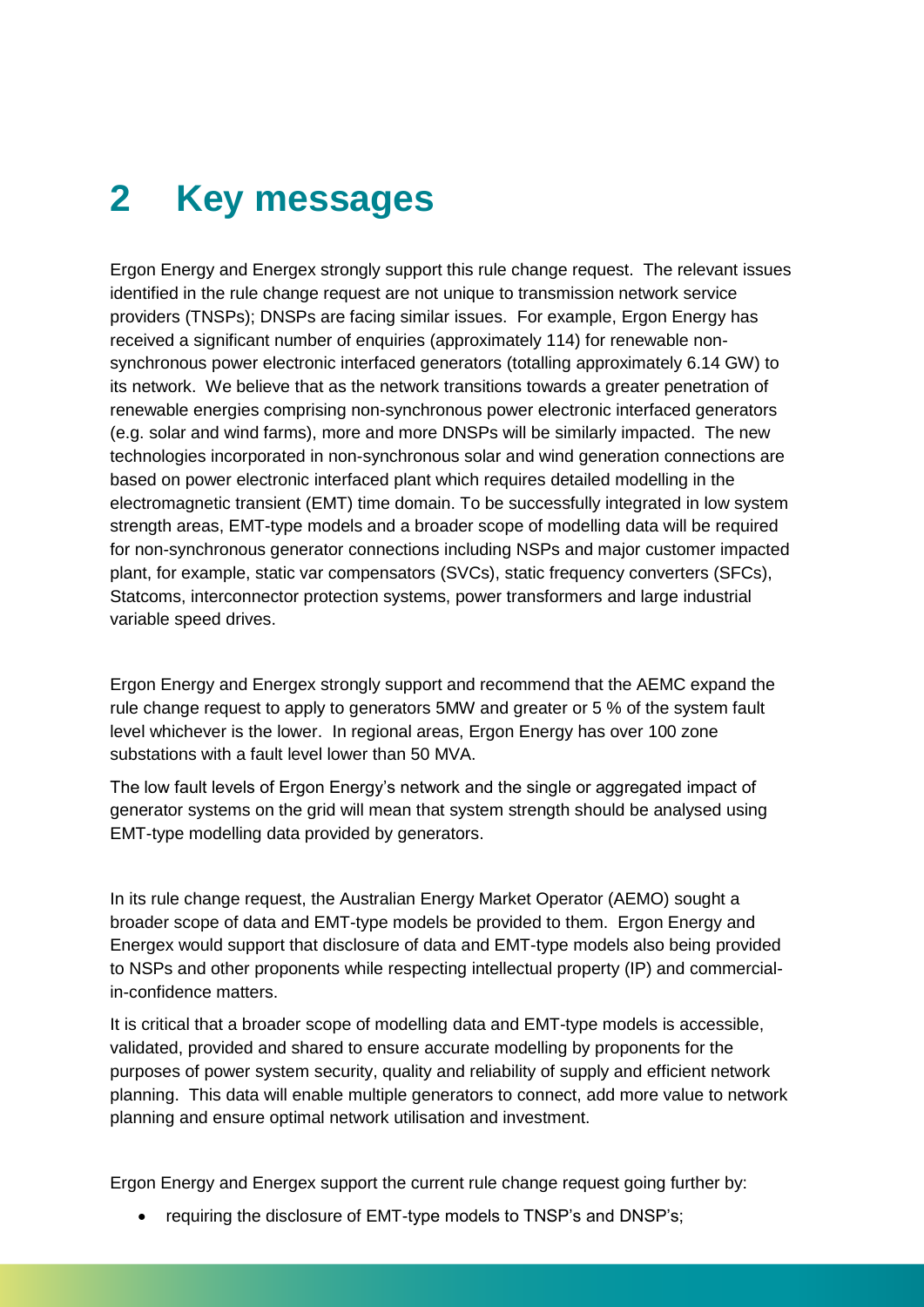- applying it to all generation at 5MWs or 5 % of the system fault level whichever is the lower;
- allowing third parties to access the modelling information; and
- applying the information obligations (EMT-type models) retrospectively to all connected generators where they meet the above threshold of 5MW or 5% of the system fault level, whichever is the lower.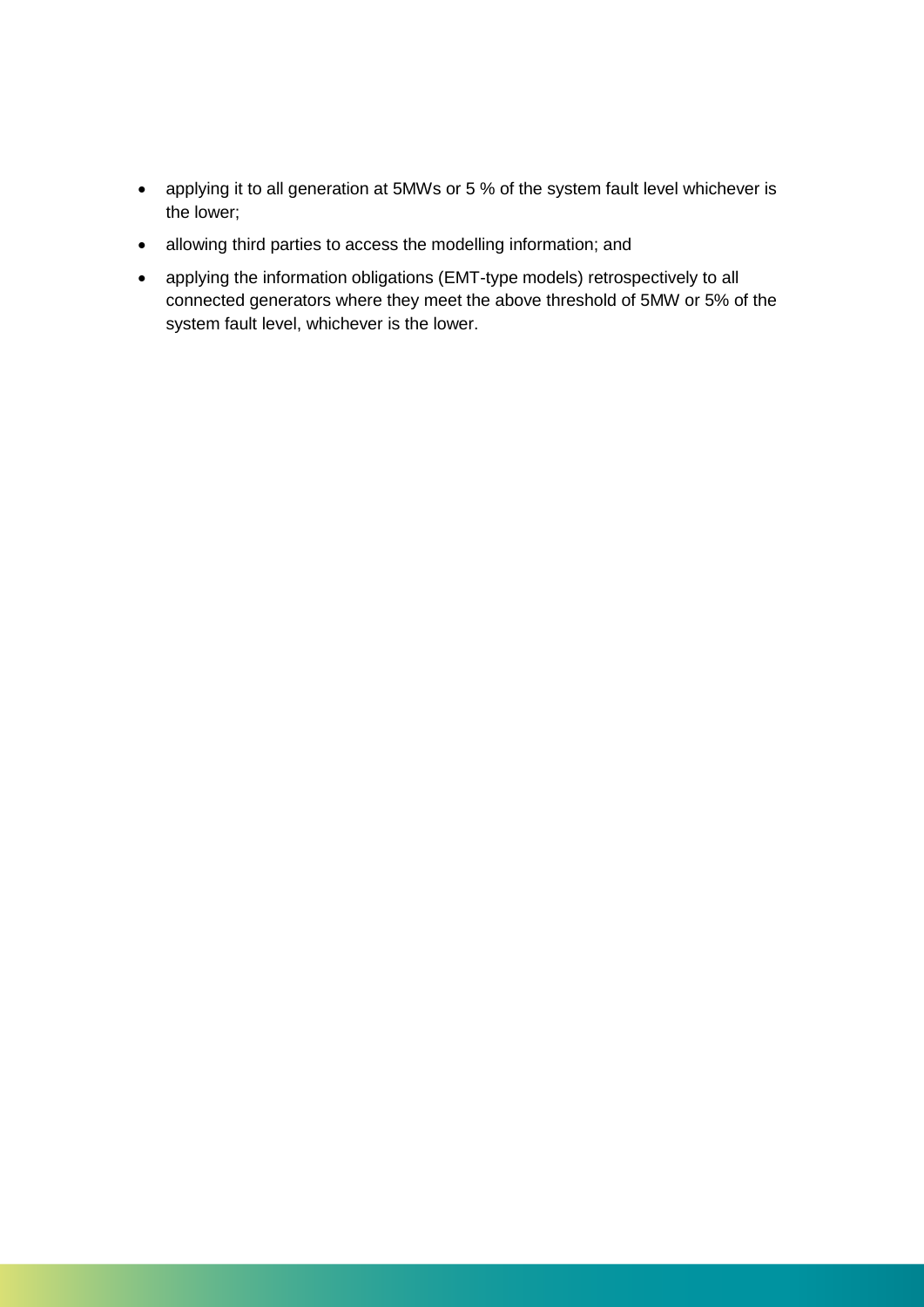#### **3 Table of detailed comments**

| <b>Consultation Paper Feedback</b><br><b>Question</b>                                                                                          | <b>Energex and Ergon Energy response</b>                                                                                                                                                                                                                                                                                                                                                                                                                                                                                                                                                                                                                                                                                                                                                                                                                                                                                                                                                                                                                                                                                                                                                                                                                                                                                                                                                                                                                                                                                                                                                                                                                                                                                                                                                                                                                                                                                                                                                                                                                                                                                                                                                                                                                                                                                                                                                                                                                                                                                                                                |
|------------------------------------------------------------------------------------------------------------------------------------------------|-------------------------------------------------------------------------------------------------------------------------------------------------------------------------------------------------------------------------------------------------------------------------------------------------------------------------------------------------------------------------------------------------------------------------------------------------------------------------------------------------------------------------------------------------------------------------------------------------------------------------------------------------------------------------------------------------------------------------------------------------------------------------------------------------------------------------------------------------------------------------------------------------------------------------------------------------------------------------------------------------------------------------------------------------------------------------------------------------------------------------------------------------------------------------------------------------------------------------------------------------------------------------------------------------------------------------------------------------------------------------------------------------------------------------------------------------------------------------------------------------------------------------------------------------------------------------------------------------------------------------------------------------------------------------------------------------------------------------------------------------------------------------------------------------------------------------------------------------------------------------------------------------------------------------------------------------------------------------------------------------------------------------------------------------------------------------------------------------------------------------------------------------------------------------------------------------------------------------------------------------------------------------------------------------------------------------------------------------------------------------------------------------------------------------------------------------------------------------------------------------------------------------------------------------------------------------|
| <b>Issue 1 - materiality of the issue</b>                                                                                                      |                                                                                                                                                                                                                                                                                                                                                                                                                                                                                                                                                                                                                                                                                                                                                                                                                                                                                                                                                                                                                                                                                                                                                                                                                                                                                                                                                                                                                                                                                                                                                                                                                                                                                                                                                                                                                                                                                                                                                                                                                                                                                                                                                                                                                                                                                                                                                                                                                                                                                                                                                                         |
| 1. Are changing power system<br>conditions impacting on the<br>ability of AEMO, and other<br>parties, to accurately model the<br>power system? | Yes. We consider that with more non-synchronous generators connecting to networks, a broader scope of data and detailed<br>EMT-type modelling will be required. There are a significant number of connections where RMS-type models are not fit for<br>purpose for network studies to fully demonstrate generator performance standard (GPS) compliance.<br>Connection of power electronic interfaced generators in low system strength networks can adversely affect power system<br>quality and reliability of supply, protection systems and supply security. There is no industry consensus on how to measure<br>system strength when there are multiple non-synchronous generators connecting to the network. However, a common<br>analytical indicator is the use of the short circuit ratio (SCR). The SCR, the ratio of the short circuit power to the rating of the<br>generator at a given location, is a metric used for quantifying system strength. This conventional measure is used when<br>there is a single non-synchronous generator connecting to the network.<br>However, with the fast growth of renewable generation in the market, and in our experience, network operators are no longer<br>seeing a "single" non-synchronous generator connecting to the network. Instead we have multiple non-synchronous<br>generators connecting to the network in adjacent areas. When multiple generators connect, a weighted short circuit ratio<br>(WSCR), equivalent short circuit ratio (EQSCR) or composite short circuit ratio (CSCR) are more appropriate indicators used<br>to measure system strength.<br>In our experience and understanding of literature, a SCR less than 5 is a screening metric which identifies the need for more<br>detailed studies using EMT-type modelling. Although a combination of indicators should be used to screen multiple<br>connecting generator impacts, the use of the WSCR as an initial metric to assess the multiple generators proposing to<br>connect to the DNSP network is considered necessary.<br>The below table represents a cross section of proposed non-synchronous generation (both solar and wind – 16 in total)<br>connections from the Ergon Energy, Energex and Powerlink areas to underscore the immediate and critical inter-planning<br>TNSP, DNSP and SCR relationships. Of the 16 projects selected in the 5 different areas of Queensland, 9 projects are<br>committed, representing approximately 43% (358 MW) of committed export capacity. The 16 projects comprise a combined |
|                                                                                                                                                | export capacity of approx. 832 MW of non-synchronous generation including the TNSP generators.                                                                                                                                                                                                                                                                                                                                                                                                                                                                                                                                                                                                                                                                                                                                                                                                                                                                                                                                                                                                                                                                                                                                                                                                                                                                                                                                                                                                                                                                                                                                                                                                                                                                                                                                                                                                                                                                                                                                                                                                                                                                                                                                                                                                                                                                                                                                                                                                                                                                          |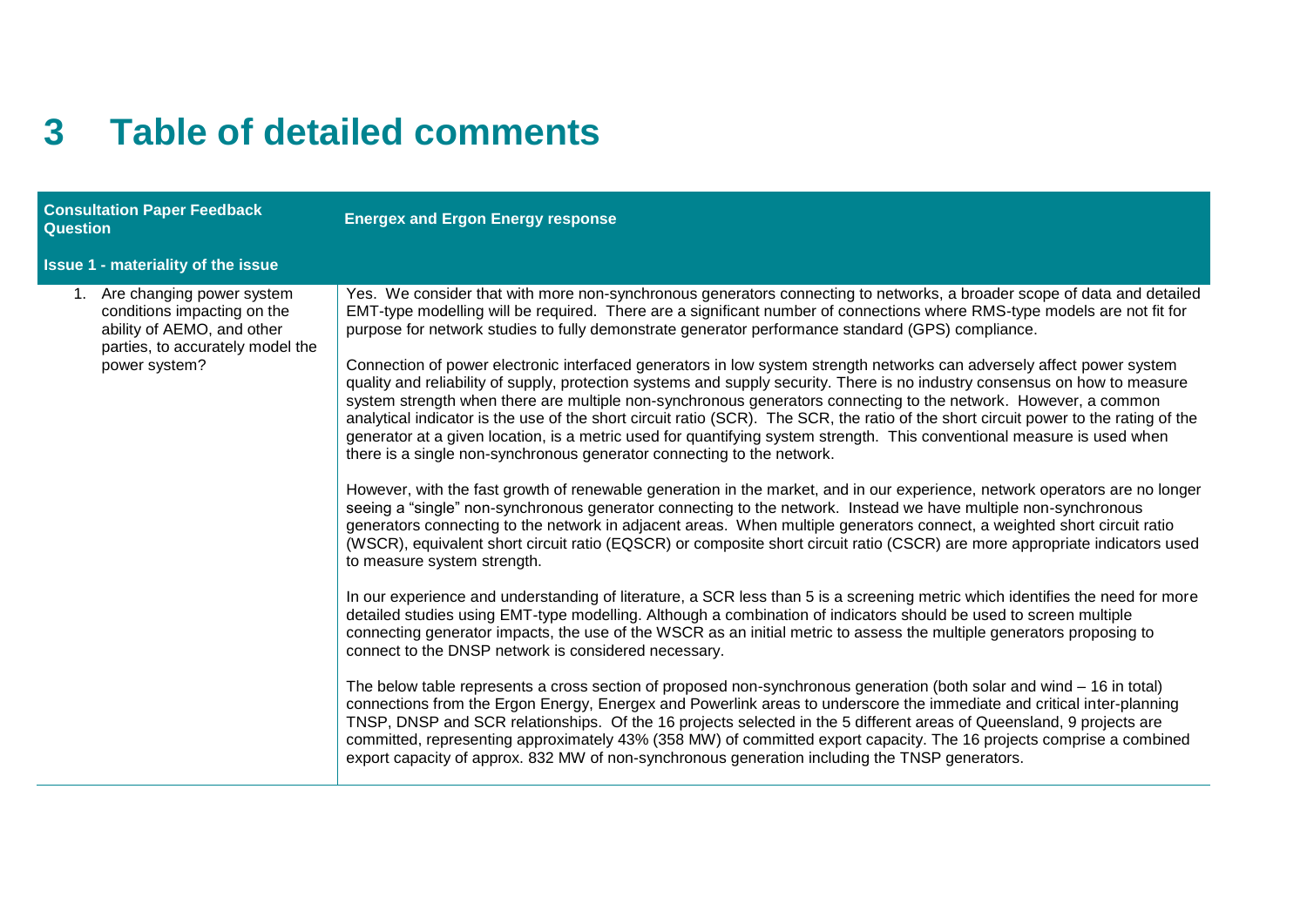#### **Consultation Paper Feedback Question Energex and Ergon Energy response**

| <b>NSP</b>  | <b>QLD</b><br>Area | <b>Total Power</b><br>Electronic<br><b>Interfaced</b><br>Generator capacity<br>(Nameplate- MW) | Conventional<br><b>SCR</b> | <b>WSCR</b> | <b>Committed Power</b><br><b>Electronic Interfaced</b><br><b>Generator Capacity</b><br>(Nameplate-MW) | Wind         | Solar |
|-------------|--------------------|------------------------------------------------------------------------------------------------|----------------------------|-------------|-------------------------------------------------------------------------------------------------------|--------------|-------|
| <b>DNSP</b> | А                  | 128                                                                                            | $1.5 - 4.7$                | 0.9         | 53                                                                                                    | $\checkmark$ |       |
| <b>DNSP</b> | в                  | 204                                                                                            | $1.3 - 8.0$                | 0.7         | 14                                                                                                    |              |       |
| <b>DNSP</b> |                    | 65                                                                                             | $2.0 - 3.0$                | 1.3         | 15                                                                                                    |              |       |
| DNSP/TNSP   | D                  | 393                                                                                            | $6.5 - 22.9$               | 2.9         | 249                                                                                                   | x            |       |
| <b>DNSP</b> | F                  | 42.2                                                                                           | $2.4 - 4.7$                | 1.0         | 27.2                                                                                                  | x            |       |

The above table highlights the conventional SCR range when each generator is assessed as a single connection as compared to an area based assessment of a number of non-synchronous generators connecting to the network (TNSP and DNSP) using the WSCR metric to measure overall system strength.

As demonstrated by the table, for all projects in the impacted areas, the WSCR is less than 5. Ensuring that we have access to the right type of modelling data from both committed and proposed TNSP and DNSP generator connections will enable appropriate power system modelling (i.e. EMT-type models) across the interconnected networks.

The following graph also highlights power electronic interfaced based generation sites within Ergon Energy's area by size and conventional SCR that are in advanced phases from 'Application to Connect' through to 'Connection Establishment'. Of the 30 solar and wind farm projects assessed in Ergon Energy's area that are at various stages of advanced development (i.e. detailed engineering planning, application, offer acceptance and connection establishment), there are 15, or 50%, of projects connecting into areas with a short circuit ratio of 5 or less. In total, these projects represent 1.47 GW (30 projects) and 0.65 GW (15 projects) of generation export capability respectively.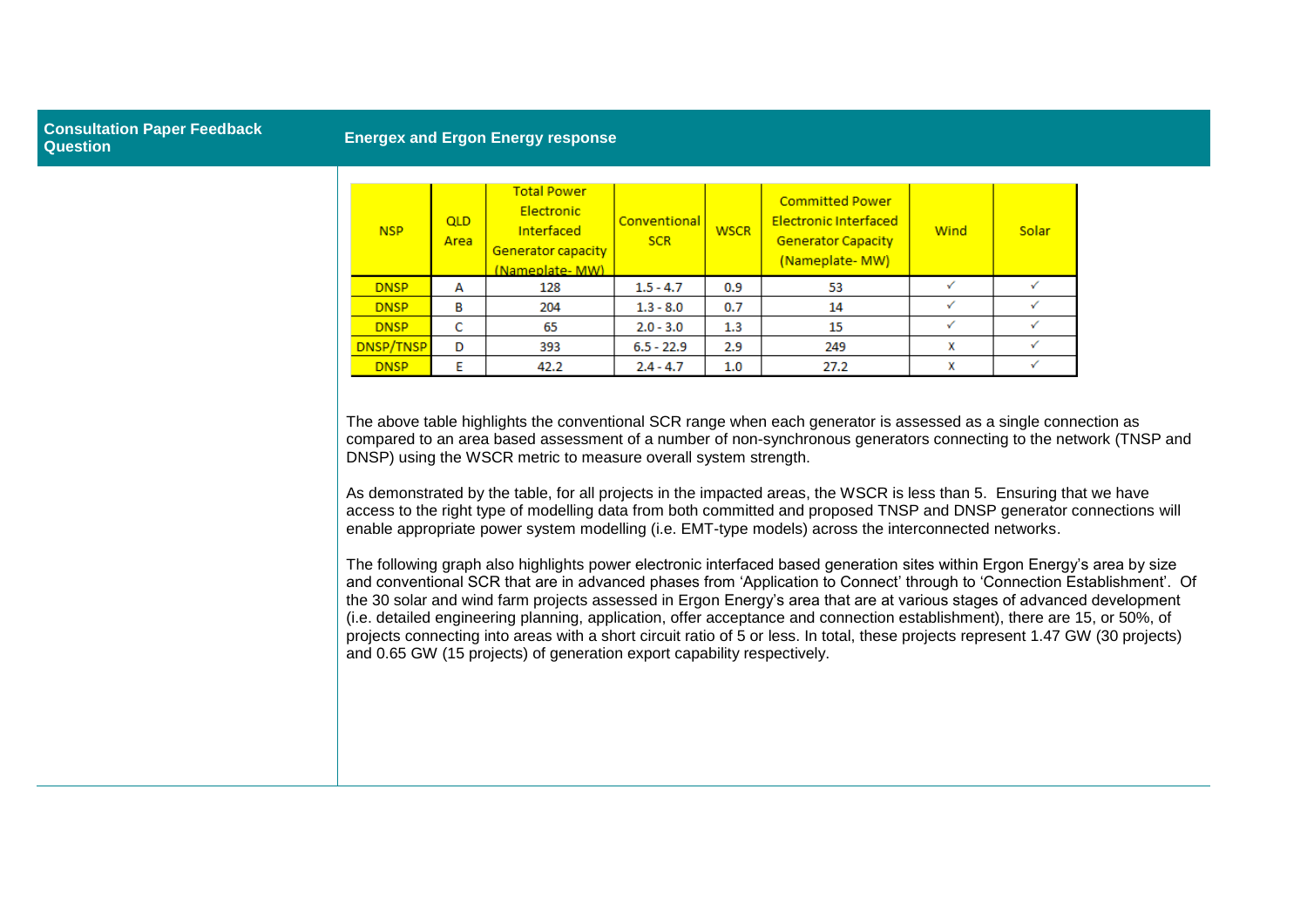| <b>Consultation Paper Feedback</b><br><b>Question</b> |                         |                                                                               | <b>Energex and Ergon Energy response</b>                                                                                                                                                                                                                                                                                                                                                                                                                                                                                                                                                                                                                                                                                                               |  |
|-------------------------------------------------------|-------------------------|-------------------------------------------------------------------------------|--------------------------------------------------------------------------------------------------------------------------------------------------------------------------------------------------------------------------------------------------------------------------------------------------------------------------------------------------------------------------------------------------------------------------------------------------------------------------------------------------------------------------------------------------------------------------------------------------------------------------------------------------------------------------------------------------------------------------------------------------------|--|
|                                                       | generator:<br>$\bullet$ | 20.0<br>18.0                                                                  | It is important to note that this high-level approach to analysing SCR only considers the individual generator at the time of<br>connection, and therefore the following impacts are not considered which will impact on the SCR over the life of the<br>WSCR due to adjacent renewable non-synchronous generation sites;<br>Adjacent NSP or customer dynamic plant;<br>Future retirement of NSP plant;<br>Contingent system operating states; and<br>Future retirement of synchronous generators.<br>As such, there is a material impact on the DNSP to manage generator connections when considering both the adjacent<br>TNSP generator connections and generators within the DNSP area.<br>Graph 1: SCR < 20 (Conventional) - 30 projects, 1.47 GW |  |
|                                                       |                         | 16.0<br>14.0<br>12.0<br><b>SCR</b><br>10.0<br>8.0<br>6.0<br>4.0<br>2.0<br>0.0 | $\bullet$<br>٠<br>٠<br>٠<br>٠<br>٠<br>20000<br>60000<br>80000<br>140000<br>40000<br>100000<br>120000<br>$\bf{0}$<br><b>PEC Generator Size (kW)</b>                                                                                                                                                                                                                                                                                                                                                                                                                                                                                                                                                                                                     |  |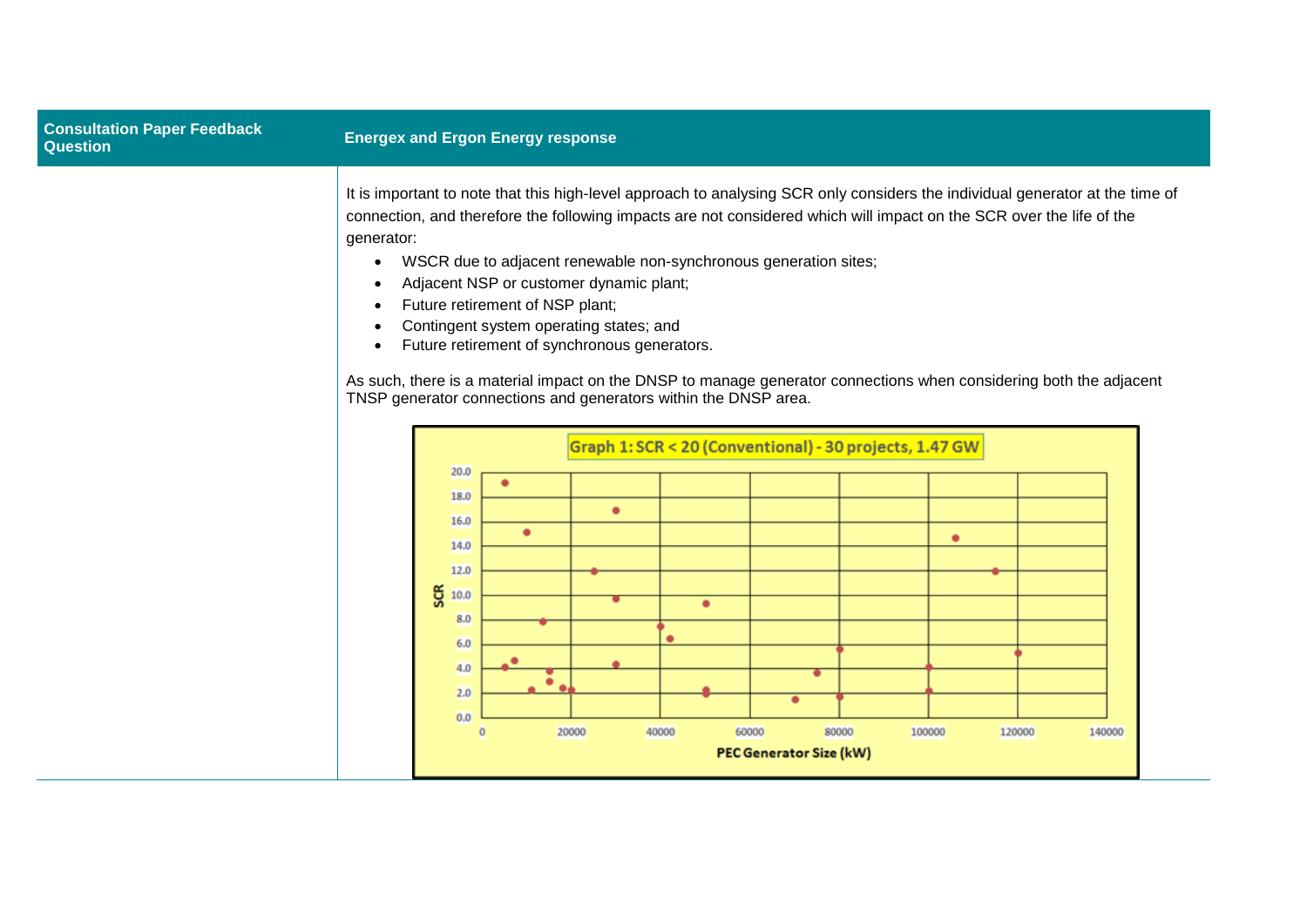| <b>Consultation Paper Feedback</b><br>Question |                                                                                                                                                                                   | <b>Energex and Ergon Energy response</b>                                                                                                                                                                                                                                                                                                                                                                                                                                                                                                                                                                                                                                                                                                                                                                                                                                                                                                                                                                                                                                                                                                                                                                                                                                                                                                                                                                                                                                                                                                                                                                                                                                                                                                                                                                                                                                                                    |  |  |  |
|------------------------------------------------|-----------------------------------------------------------------------------------------------------------------------------------------------------------------------------------|-------------------------------------------------------------------------------------------------------------------------------------------------------------------------------------------------------------------------------------------------------------------------------------------------------------------------------------------------------------------------------------------------------------------------------------------------------------------------------------------------------------------------------------------------------------------------------------------------------------------------------------------------------------------------------------------------------------------------------------------------------------------------------------------------------------------------------------------------------------------------------------------------------------------------------------------------------------------------------------------------------------------------------------------------------------------------------------------------------------------------------------------------------------------------------------------------------------------------------------------------------------------------------------------------------------------------------------------------------------------------------------------------------------------------------------------------------------------------------------------------------------------------------------------------------------------------------------------------------------------------------------------------------------------------------------------------------------------------------------------------------------------------------------------------------------------------------------------------------------------------------------------------------------|--|--|--|
|                                                | 2. Given any such impacts, do<br>existing NER requirements for<br>the provision of model data<br>remain sufficient for parties to<br>undertake effective power system<br>studies? | No. We consider that the existing NER requirements are written with RMS-type models in mind and this is considered<br>present industry practice by proponents who are required to demonstrate GPS compliance and network performance<br>capability. Further, we agree with the AEMC that the NER does not specify which type of models must be provided.<br>We also note that we are now requesting generators to provide additional data and EMT-type models from an early<br>preliminary enquiry stage through to the GPS stage and in the connection contracts. However, there is no regulatory<br>obligation requiring proponents to provide this data. Additionally, there is no ability to share this with other proponents who<br>are in the pre-feasibility or detailed stages of a generator connection project.<br>As previous stated in this submission, we strongly support an amendment to the NER to ensure that AEMO can obtain<br>additional data and EMT-type modelling data. However, we also consider that NSPs should also be entitled to receive this<br>data and where necessary, disclose this modelling data to proponents to undertake studies when their proposed project<br>connects into an adjacent area.<br>As stated above, proponents and the NSP require EMT-type modelling to undertake power system simulations to ensure that<br>we understand how the network system performs in low system strength areas under various system operating conditions.<br>RMS-type models are inadequate to model fast acting power electronic interfaced plant of solar and wind farms, associated<br>NSP or pre-existing customer dynamic plant like SVCs, SFCs, Statcoms or large variable speed drives. This lack of data also<br>affects the development of detailed constraint equations and augmentation proposals like synchronous condensers to<br>resolve performance issues. |  |  |  |
|                                                | 3. Is it necessary to amend the NER<br>to place more explicitly defined<br>obligations on participants to<br>provide specific modelling data to<br>AEMO?                          | Yes. Ergon Energy and Energex consider it would be prudent to amend the NER and place defined, explicit obligations in<br>respect of a broader scope of data and detailed EMT-type models on proponents. This would provide greater clarify on what<br>type of information and network models are required to be developed and provided.<br>Similar to what we have stated above, we suggest the NER amendment extends to require EMT-type modelling data be<br>provided to NSPs for all generator connections above a certain size. We suggest that the modelling data is extended to all<br>generators with a nameplate rating of greater than 5 MW or 5 % of the system fault level whichever is the lower to cater for<br>scenarios where there are single or multiple generators connecting to the network.                                                                                                                                                                                                                                                                                                                                                                                                                                                                                                                                                                                                                                                                                                                                                                                                                                                                                                                                                                                                                                                                                            |  |  |  |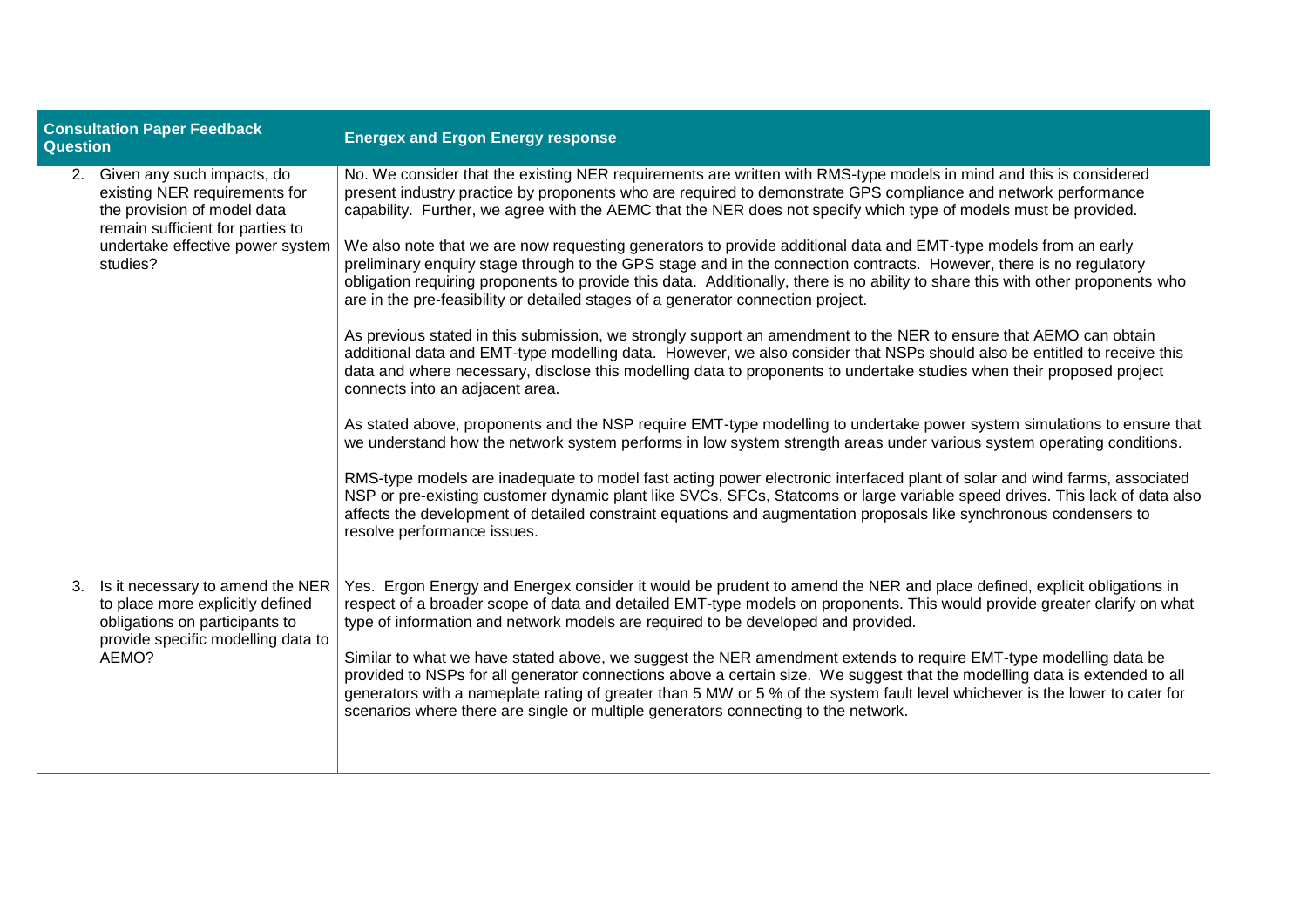| <b>Consultation Paper Feedback</b><br><b>Question</b>                                                | <b>Energex and Ergon Energy response</b>                                                                                                                                                                                                                                                                                                                                                                                                                                                                                                                                                                                                                                                                                                                                                                                                                                                                                                                                                                                                                                                                                                                |
|------------------------------------------------------------------------------------------------------|---------------------------------------------------------------------------------------------------------------------------------------------------------------------------------------------------------------------------------------------------------------------------------------------------------------------------------------------------------------------------------------------------------------------------------------------------------------------------------------------------------------------------------------------------------------------------------------------------------------------------------------------------------------------------------------------------------------------------------------------------------------------------------------------------------------------------------------------------------------------------------------------------------------------------------------------------------------------------------------------------------------------------------------------------------------------------------------------------------------------------------------------------------|
|                                                                                                      | In regional areas, Ergon Energy has over 100 zone substations with a fault level lower than 50 MVA.<br>Of the 114 connection enquiries, 42 projects (i.e. 37 %) are smaller than 30 MW in size:<br>11 projects are sized >1 MW - ≤5 MW;<br>12 projects are sized in the range of $>5.0 - 15.0$ ; and<br>19 projects are sized in the range of >15.0 - <30.0 MW.<br>Of the thirty projects assessed from the 42 projects smaller than 30 MW, 40 % have an SCR <5 and this excludes the WSCR<br>metric analysis.<br>The AEMO 'Data_and_Model_Requirements_Generating_Systems_less_30_MW' preferred approach published in 2013 will<br>require updating to reflect the requirement for data and detailed model requirements to enable EMT-type modelling in the<br>DNSP network for generators <30 MW including the provision of data sheets (S, D, R1 and R2) and associated testing in<br>order to manage non-synchronous generators connecting to the network.<br>As previously stated, we consider access to this data is critical and we therefore recommend the AEMC consider applying<br>this rule on a retrospective basis to existing generators. |
| <b>Issue 2 - information gathering</b>                                                               |                                                                                                                                                                                                                                                                                                                                                                                                                                                                                                                                                                                                                                                                                                                                                                                                                                                                                                                                                                                                                                                                                                                                                         |
| 4. Does AEMO have scope to<br>gather sufficient information<br>under existing NEL/NER<br>provisions? | While AEMO may have the authority to request additional information under existing provisions, Ergon Energy and Energex<br>consider it necessary that the NER be amended to place defined and explicit obligations on proponents and registered<br>participants in respect of the type of modelling data each party is required to provide.<br>Additionally, there may be value in amending the Power System Model Guidelines to capture the types of modelling data that<br>AEMO may require of specific generators and existing customer load dynamic plant and under what circumstances.                                                                                                                                                                                                                                                                                                                                                                                                                                                                                                                                                             |
| Is the solution proposed<br>5.<br>appropriate?                                                       | As stated above, Ergon Energy and Energex support this rule change request. However, we would strongly support the<br>AEMC giving consideration to expand the focus to not just TNSPs but also DNSPs given the significant impacts Ergon<br>Energy is seeing on their network from the large amount of non-synchronous generation coming on the network. In addition,<br>we support an extension of the rule change request to systems smaller than 30 MWs.                                                                                                                                                                                                                                                                                                                                                                                                                                                                                                                                                                                                                                                                                             |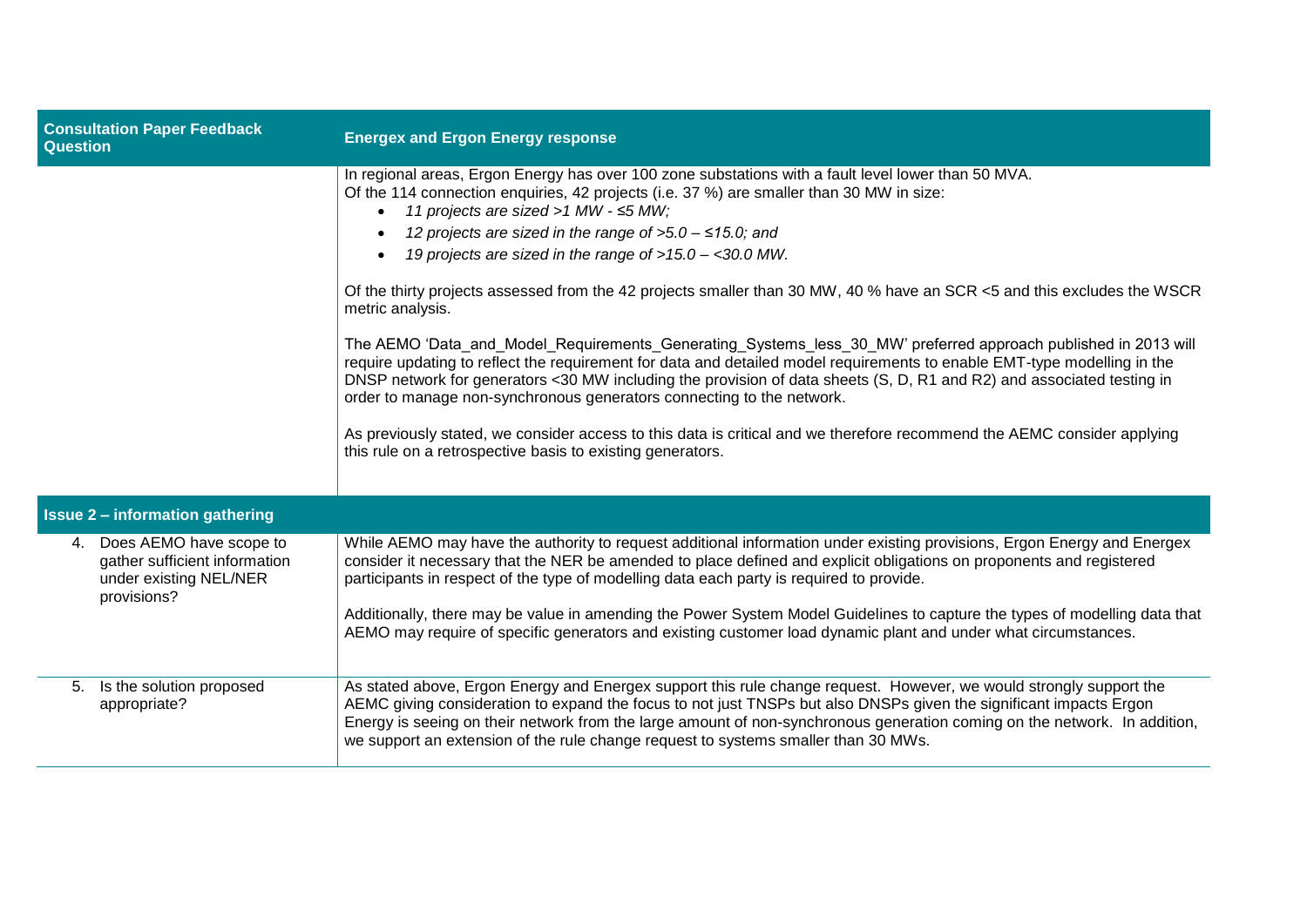| <b>Consultation Paper Feedback</b><br><b>Question</b>                                                                                                |                                                                                                                                                                | <b>Energex and Ergon Energy response</b>                                                                                                                                                                                                                                                                                                                                                                                                                                                                                                                                                                                                                                                                                                                                                                                                                                                                                                                                                                                                                                                                                                                                                                                                                                                                                                                                                                                                                                                                                         |  |  |  |
|------------------------------------------------------------------------------------------------------------------------------------------------------|----------------------------------------------------------------------------------------------------------------------------------------------------------------|----------------------------------------------------------------------------------------------------------------------------------------------------------------------------------------------------------------------------------------------------------------------------------------------------------------------------------------------------------------------------------------------------------------------------------------------------------------------------------------------------------------------------------------------------------------------------------------------------------------------------------------------------------------------------------------------------------------------------------------------------------------------------------------------------------------------------------------------------------------------------------------------------------------------------------------------------------------------------------------------------------------------------------------------------------------------------------------------------------------------------------------------------------------------------------------------------------------------------------------------------------------------------------------------------------------------------------------------------------------------------------------------------------------------------------------------------------------------------------------------------------------------------------|--|--|--|
|                                                                                                                                                      | <b>Issue 3 - Costs of compliance</b>                                                                                                                           |                                                                                                                                                                                                                                                                                                                                                                                                                                                                                                                                                                                                                                                                                                                                                                                                                                                                                                                                                                                                                                                                                                                                                                                                                                                                                                                                                                                                                                                                                                                                  |  |  |  |
| 6. What are the likely costs for<br>participants of providing a<br>broader scope of modelling data,<br>or more detailed EMT-type<br>models, to AEMO? |                                                                                                                                                                | From a network perspective, EMT-type model development for 3 static var compensators (SVCs) on Ergon Energy's<br>network adjacent to proposed non-synchronous generator sites required significant resources to:<br>Re-establish engineering knowledge and datasets for plant that is over 20 years old and originally developed using<br>$\bullet$<br>outdated or proprietary EMT modelling software;<br>Establish engineering contracts, obligations and limits of liability with the original equipment manufacturer (OEM) or<br>successor engineering company or consultancy firm;<br>Undertake site testing to validate the EMT-type models produced; and<br>$\bullet$<br>Upskill and train staff using EMT-type models.<br>$\bullet$<br>This process took approximately 6 months at a cost of \$126,000. However, despite the costs, Ergon Energy considered it a<br>prudent investment in the context of the following:<br>Actively enabling the integration of renewable non-synchronous generation connecting to our network;<br>Managing the uncertainty of successfully integrating adjacent power electronic converter equipment in low system<br>$\bullet$<br>strength areas;<br>Ensuring critical plant as SVCs remain connected to the network during fault conditions; and<br>Reducing the risk of plant damage where spares are limited or no longer manufactured.<br>$\bullet$<br>Finally, to the extent additional costs are incurred through validation on our assets, we consider such costs should be also |  |  |  |
|                                                                                                                                                      |                                                                                                                                                                | recoverable.                                                                                                                                                                                                                                                                                                                                                                                                                                                                                                                                                                                                                                                                                                                                                                                                                                                                                                                                                                                                                                                                                                                                                                                                                                                                                                                                                                                                                                                                                                                     |  |  |  |
| 7 <sup>1</sup>                                                                                                                                       | Is there a difference in costs if an<br>EMT-type model is requested<br>before connection, or required<br>retrospectively after the<br>connection is completed? | In Ergon Energy and Energex's experience, the earlier that data and modelling is provided, the easier it is for proponents to<br>finalise their generator design. We consider that this will result in a more effective use of design resources, increases the<br>prospective generator's capacity to export to the maximum system level available, and will reduce the time in both the<br>construction and commissioning phases. As such, Ergon Energy and Energex suggest that there are significant cost<br>advantages to a proponent to undertake and provide the NSP with data and modelling early in the process.                                                                                                                                                                                                                                                                                                                                                                                                                                                                                                                                                                                                                                                                                                                                                                                                                                                                                                         |  |  |  |
|                                                                                                                                                      |                                                                                                                                                                | Ergon Energy and Energex consider that that there may be several issues involved in retrospectively providing EMT-type<br>model data, including but not limited to:                                                                                                                                                                                                                                                                                                                                                                                                                                                                                                                                                                                                                                                                                                                                                                                                                                                                                                                                                                                                                                                                                                                                                                                                                                                                                                                                                              |  |  |  |
|                                                                                                                                                      |                                                                                                                                                                | The cost of re-establishing the engineering knowledge base of the project. That is, it is no longer a marginal cost to<br>the existing engineering contract or OEM service as part of the plant supply contract;                                                                                                                                                                                                                                                                                                                                                                                                                                                                                                                                                                                                                                                                                                                                                                                                                                                                                                                                                                                                                                                                                                                                                                                                                                                                                                                 |  |  |  |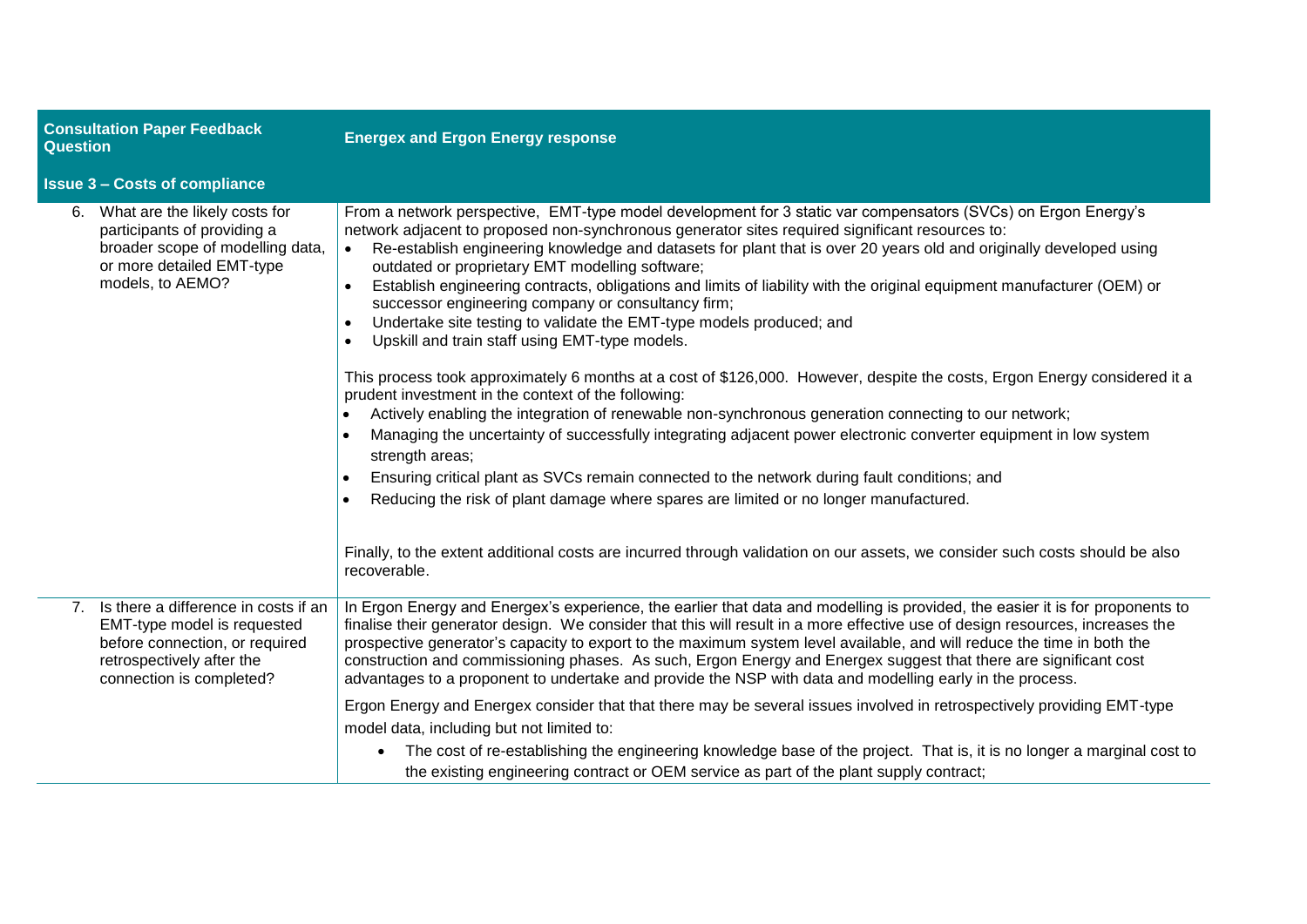| <b>Consultation Paper Feedback</b><br><b>Question</b>                                                                                                                                  | <b>Energex and Ergon Energy response</b>                                                                                                                                                                                                                                                                                                                                                                                          |
|----------------------------------------------------------------------------------------------------------------------------------------------------------------------------------------|-----------------------------------------------------------------------------------------------------------------------------------------------------------------------------------------------------------------------------------------------------------------------------------------------------------------------------------------------------------------------------------------------------------------------------------|
|                                                                                                                                                                                        | The cost of undertaking on-site generator testing – typically either or both the proponents' engineers and OEM are<br>on site during initial commissioning, particularly in low system strength connections; and<br>Delay costs to any new proponents relying on timely delivery of existing plant models.<br>$\bullet$                                                                                                           |
|                                                                                                                                                                                        | However notwithstanding these issues, as stated above, we support retrospective application of the proposed rule on the<br>basis that the benefits of having access to such data and modelling outweigh the impacts of issues such as those described<br>above.                                                                                                                                                                   |
| What data provision<br>8.<br>requirements should apply to a<br>generator that is halfway through<br>the connection process, when<br>new data provision requirements<br>are introduced? | Considering our support for retrospective application of the proposed rule, Ergon Energy and Energex also support the<br>immediate application of any new data provision requirements that are introduced during an existing connection process.                                                                                                                                                                                  |
| Could the cost of any new data<br>9.<br>provision requirements form a<br>barrier to entry for new<br>participants?                                                                     | No. While AEMO has suggested the data provision requirements would cost around \$75,000, Ergon Energy and Energex do<br>not consider this would form a barrier to entry. In addition, we consider that the costs to develop, test and validate new EMT-<br>type modelling data would not be significant in comparison to the overall investment required for network stability studies and<br>connection of generating equipment. |
|                                                                                                                                                                                        | Once expectations are set and proponents recognise the potential impacts of delays through the generator performance<br>standard (GPS) compliance process and plant commissioning phase through the use of RMS-type models that are not fit for<br>purpose, the cost of providing EMT-type models as part of the entry requirement for new proponents will be seen as cost<br>beneficial.                                         |
|                                                                                                                                                                                        | Furthermore, as the OEM market is represented across the industry and proponents typically use recognised OEM suppliers,<br>any future connection proponents should be able to mitigate their expenses where EMT-type models have already been<br>developed during previous projects and work by the OEMs.                                                                                                                        |
|                                                                                                                                                                                        |                                                                                                                                                                                                                                                                                                                                                                                                                                   |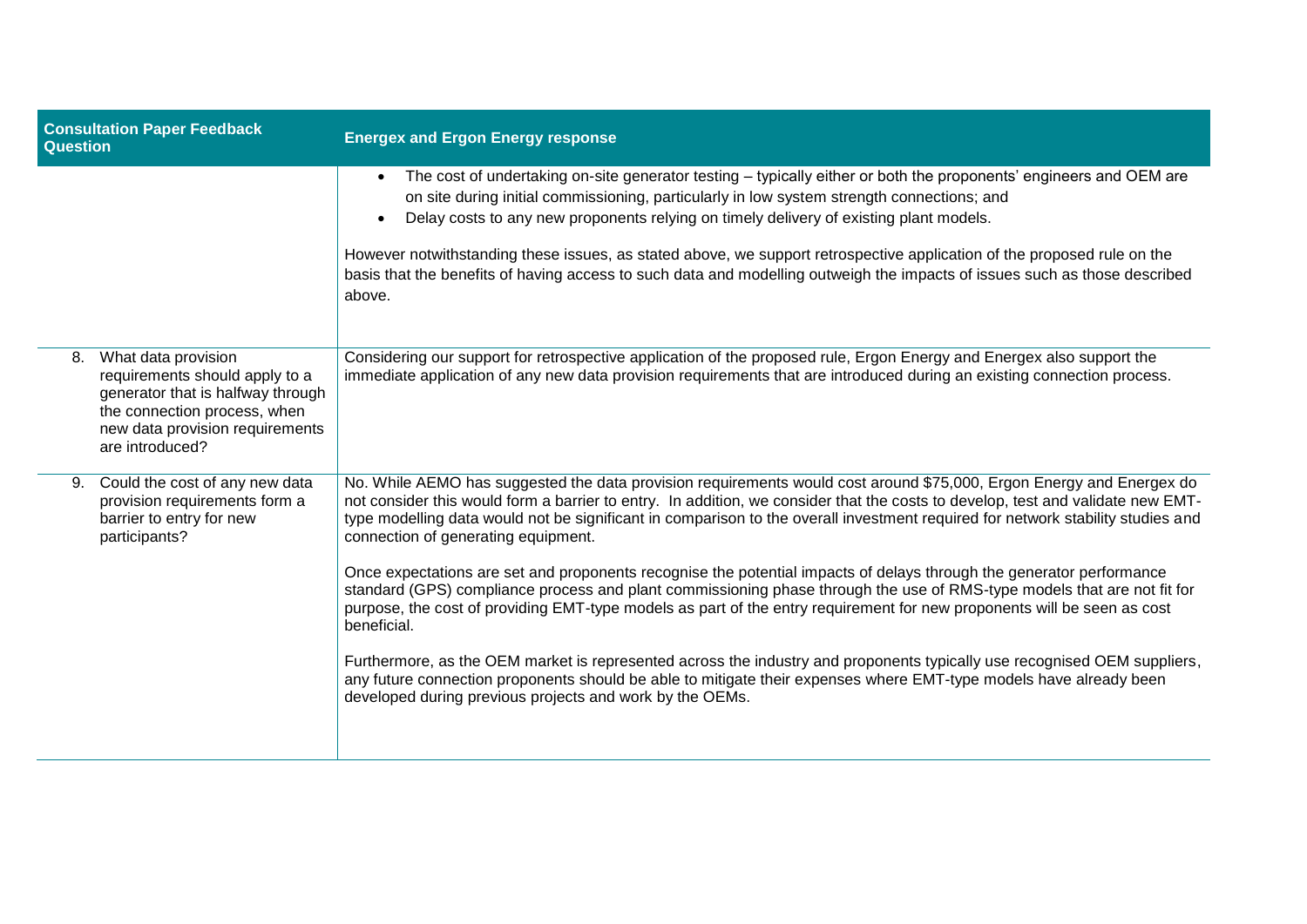| <b>Consultation Paper Feedback</b><br><b>Question</b>                                                                                                                                                           | <b>Energex and Ergon Energy response</b>                                                                                                                                                                                                                                                                                                                                                                                                                                                                                                                                                                                                                                                         |  |
|-----------------------------------------------------------------------------------------------------------------------------------------------------------------------------------------------------------------|--------------------------------------------------------------------------------------------------------------------------------------------------------------------------------------------------------------------------------------------------------------------------------------------------------------------------------------------------------------------------------------------------------------------------------------------------------------------------------------------------------------------------------------------------------------------------------------------------------------------------------------------------------------------------------------------------|--|
| <b>Issue 4 - Possibility of compliance</b>                                                                                                                                                                      |                                                                                                                                                                                                                                                                                                                                                                                                                                                                                                                                                                                                                                                                                                  |  |
| 10. Are there any restrictions<br>associated with providing data of<br>the type contemplated in the rule<br>change request?                                                                                     | There may be restrictions in terms of intellectual property (IP) or confidential agreements over these models. However, we<br>suggest that the NER could be amended to require EMT-type models be provided while allowing OEMs to retain commercial<br>IP rights. We do not support a framework that inhibits proponents connecting to the network thereby compromising NSP<br>strategic planning and placing system security at risk or by affecting performance of the network.                                                                                                                                                                                                                |  |
| <b>Issue 5 - existing generators</b>                                                                                                                                                                            |                                                                                                                                                                                                                                                                                                                                                                                                                                                                                                                                                                                                                                                                                                  |  |
| 11. Should AEMO be able to request<br>additional modelling data from<br>existing generators who are<br>already registered and have<br>executed connection<br>agreements?                                        | Ergon Energy and Energex in principle support this notion especially in circumstances where the stability of the network<br>is/may be compromised, and suggest it be extended to dynamic plant from both generators and load customers sites.<br>However, there needs to be some guidance and examples as to how AEMO would administer this prospective expanded<br>range of 'discretionary' information requests. The guidelines should also outline generator type (rotating or power electronic<br>connected) and the size of the generator to which it applies.                                                                                                                              |  |
| 12. Does the rule change request<br>and the proposed rule provide<br>sufficient guidance or clarity<br>regarding what circumstances<br>AEMO may require additional<br>model data from existing<br>participants? | The rule change request does not cater for generators less than 30 MWs, nor does it specify what type of generation it<br>applies to. In addition, it does not require load customers with dynamic plant that have a material impact on the network to<br>supply EMT-type modelling. Ergon Energy and Energex strongly recommend that the AEMC consider expanding the<br>application of the proposed rule to include<br>Power electronic interface non-synchronous generators greater that 5 MWs or 5 % of the fault level, whichever is the<br>$\bullet$<br>lowest; and<br>Customer load sites that have dynamic plant (SVCs, SFCs, major transformers, Statcoms, variable speed drives, etc.). |  |
| Issue 6 - data disclosure                                                                                                                                                                                       |                                                                                                                                                                                                                                                                                                                                                                                                                                                                                                                                                                                                                                                                                                  |  |
| 13. Should third parties have access<br>to EMT-type models?                                                                                                                                                     | Yes. EMT-type models that are encrypted should be available to any participant/NSP/party required to provide network<br>transient/dynamic stability studies. This is critical as it will enable consultants to undertake optimal generator sizing and<br>capital budgeting of the proposed impacts prior to entering detailed planning and due diligence required by the NSP and<br>AEMO. These pre-feasibility studies can amount to significant savings for the proponent and increase the certainty<br>surrounding the application. It can also provide a level of risk assessment where multiple proponents are applying for<br>connection in the same area.                                 |  |